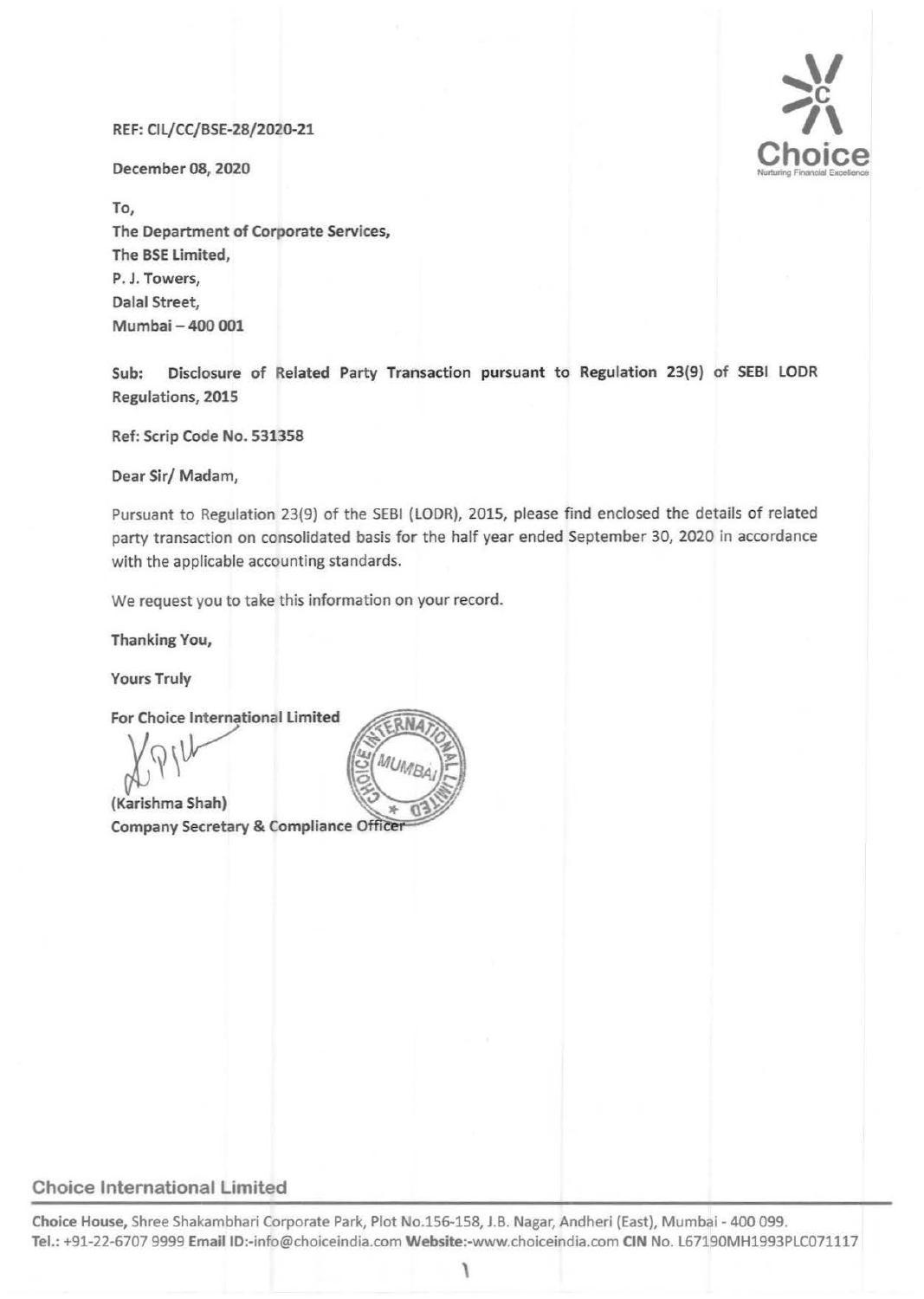

#### CHOICE INTERNATIONAL LIMITED

#### Related Party Disclosure:

| (i) Details of Related Parties -<br><b>Description of Relationship</b>           | <b>Names of Related Parties</b>                                                                             | September 30,2020 |
|----------------------------------------------------------------------------------|-------------------------------------------------------------------------------------------------------------|-------------------|
| a. Associate Companies                                                           | Samekit Learning Management Private Limited (Formerly known as                                              |                   |
|                                                                                  | Gravotix Learning Management Private Limited)*                                                              |                   |
|                                                                                  | Kamal Poddar (Managing Director)                                                                            |                   |
| b. Key Management Personnel (KMP)<br>and their relatives                         | Hemlata Poddar (Non-executive Director)                                                                     |                   |
|                                                                                  | Arun Poddar (Relative of KMP)                                                                               |                   |
|                                                                                  | Sonu Poddar (Relative of KMP)                                                                               |                   |
|                                                                                  | Santosh Kumar Poddar (Relative of KMP)                                                                      |                   |
|                                                                                  | Manju Poddar (Relative of KMP)                                                                              |                   |
|                                                                                  | Meenu Poddar(Relative of KMP)                                                                               |                   |
|                                                                                  | Ajay Kejriwal (Execuitve Director)<br>Malti Rajendra Kejriwal (Relative of Director)                        | 133311            |
|                                                                                  | Babita Ajay Kejriwal (Relative of Director)                                                                 |                   |
|                                                                                  | Vijay Rajendra Kejriwal (Relative of Director)                                                              |                   |
|                                                                                  | Rajendrakumar Kejriwal (Relative of Director)                                                               |                   |
|                                                                                  | Manoj Singhania (CFO)                                                                                       |                   |
|                                                                                  | Savita Singhania (Relative of KMP)<br>Karishma Shah (Company Secretary)                                     |                   |
|                                                                                  | Praful Shah (Relative of KMP)                                                                               |                   |
|                                                                                  | Falguni Shah (Relative of KMP)                                                                              |                   |
|                                                                                  |                                                                                                             |                   |
| c. Individuals owning directly or                                                | Kamal Poddar - Holding 12.50 % of Capital in CIL.                                                           |                   |
| indirectly interest in voting power that<br>gives them control & their relatives | Hemlata Poddar - Holding 4.25% of Capital in CIL<br>Sunil Patodia - Holding 6.19% of Capital in CIL.        |                   |
|                                                                                  | Vinita Patodia - Holding 8.06% of Capital in CIL                                                            |                   |
|                                                                                  | Anil Patodia- Holding 5.50% of Capital in CIL.                                                              |                   |
|                                                                                  | Archana Patodia-Holding 7.87% of Capital in CIL                                                             |                   |
|                                                                                  | Arun Poddar - Holding -10.50% of Capital in CIL.                                                            |                   |
|                                                                                  | Sonu Poddar - Holding 6.25% of capital in CIL.                                                              |                   |
|                                                                                  | Shreya Patodia - Holding 0.62% of Capital in CIL                                                            |                   |
|                                                                                  | Suyash Patodia -Holding 1.50% of Capital in CIL<br>Aastha Patodia -Holding 1.50% of Capital in CIL.         |                   |
|                                                                                  | Ayush Patodia -Holding 1.50% of Capital in CIL.                                                             |                   |
| d. Enterprises over which (b) & (c) are                                          | S. K. Patodia & Associates                                                                                  |                   |
| able to exercise significant influence                                           | The Byke Hospitality Ltd.                                                                                   |                   |
|                                                                                  | Hotel Relax Pvt. Ltd.                                                                                       |                   |
|                                                                                  | Manbhari Biofuel Pvt. Ltd.                                                                                  |                   |
|                                                                                  | S. K. Patodia Advisory Services Pvt. Ltd.                                                                   |                   |
|                                                                                  | Shree Shakambhari Exims                                                                                     |                   |
|                                                                                  | Aqua Pumps Pvt. Ltd.<br>Wheresmypandit.com Pvt Ltd                                                          |                   |
|                                                                                  | Motormistri.Com Private Limited                                                                             |                   |
|                                                                                  | Thoughts Consultants Jaipur P L in JV with Choice Consultancy<br>Services PL                                |                   |
|                                                                                  | VSC Consulting Private JV with Choice Consultancy Services Private<br>Limited (w.e.f January 15,2018)       |                   |
|                                                                                  | Infra Dev Consultants in JV with Choice Consultancy Services Pvt Ltd                                        |                   |
|                                                                                  | Samank Consumer Products Private Limited                                                                    |                   |
|                                                                                  | Samank Apparels Private Limited                                                                             |                   |
|                                                                                  | Choice Insurance Broking India Private Limited                                                              |                   |
|                                                                                  | Farmer's Evolvement Foundation                                                                              |                   |
|                                                                                  | Mumbai Vaish Seva Sansthan                                                                                  |                   |
|                                                                                  | Blazing Star Properties Private Limited<br>Anant Incense Enterprise (Partnership entered by Aastha Patodia) |                   |
|                                                                                  | Closhoerize (Partnership entered by Shreya Patodia)                                                         |                   |
|                                                                                  | De Starvings Couriers LLP                                                                                   |                   |
|                                                                                  | Choice Strategic Advisors LLP                                                                               |                   |
|                                                                                  | Lions Mumbai Choice Foundation<br>Rupang Properties Private Limited                                         |                   |
|                                                                                  | Optimo Investment Advisors Private Limited                                                                  |                   |
|                                                                                  | Choice Science Eduhub LLP                                                                                   |                   |
|                                                                                  | Choice Soft Skills Trainings LLP                                                                            |                   |
|                                                                                  |                                                                                                             |                   |
|                                                                                  | Ajay Keyriwal HUF                                                                                           |                   |
|                                                                                  | Vijay Kejriwal HUF                                                                                          |                   |
|                                                                                  | Anil Patodia HUF                                                                                            |                   |
|                                                                                  | Sunil Patodia HUF<br>Santosh Poddar HUF                                                                     | 1111111111        |



### **Choice International Limited**

Choice House, Shree Shakambhari Corporate Park, Plot No.156-158, J.B. Nagar, Andheri (East), Mumbai - 400 099. Tel.: +91-22-6707 9999 Email ID:-info@choiceindia.com Website:-www.choiceindia.com CIN No. L67190MH1993PLC071117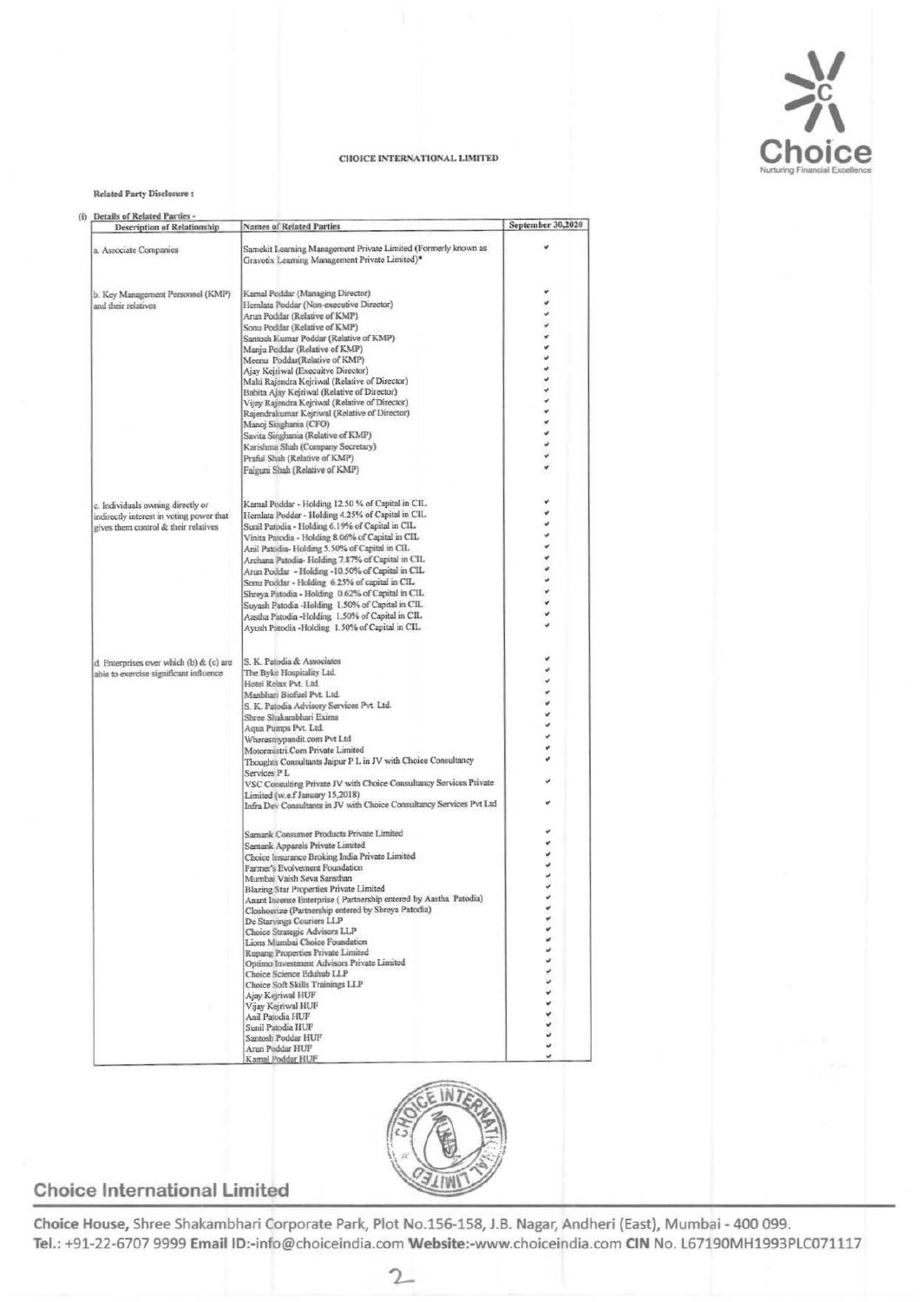

CHOICE INTERNATIONAL LIMITED

Related Party Disclosure:

(i): Details of Related Party transactions during Six months ended September 30, 2020

| Particulars                                                                                  | Associates | <b>KMP</b>       | <b>Relative of KMP</b>   | Individuals owning<br>directly or indirectly<br>interest in voting<br>power that gives them<br>control & their<br>relatives | Enterprises over<br>which (c) & (d) are<br>able to exercise<br>significant influence | Total            |
|----------------------------------------------------------------------------------------------|------------|------------------|--------------------------|-----------------------------------------------------------------------------------------------------------------------------|--------------------------------------------------------------------------------------|------------------|
| Loan Given to                                                                                |            |                  |                          |                                                                                                                             |                                                                                      |                  |
| S K Patodia & Associates                                                                     |            |                  |                          |                                                                                                                             | 208.00                                                                               | 208,00           |
| Choice Peers International Private Limited                                                   |            |                  |                          |                                                                                                                             | 109.58                                                                               | 109.58           |
|                                                                                              |            |                  |                          | ۰                                                                                                                           | 317.58                                                                               | 317.58           |
| Loan Taken from-                                                                             |            |                  |                          |                                                                                                                             |                                                                                      |                  |
| Choice Insurance Broking India Private Limited                                               |            |                  |                          |                                                                                                                             | 3.50                                                                                 | 3,50             |
|                                                                                              |            |                  | ٠                        | $\overline{a}$                                                                                                              | 3,50                                                                                 | 3.50             |
| Loan Repaid-                                                                                 |            |                  |                          |                                                                                                                             |                                                                                      |                  |
| Kamal Poddar                                                                                 |            | 246.00<br>246.00 |                          |                                                                                                                             |                                                                                      | 246.00           |
|                                                                                              |            |                  |                          | ٠                                                                                                                           |                                                                                      | 246,00           |
| <b>Revenue from Operations</b>                                                               |            |                  |                          |                                                                                                                             |                                                                                      |                  |
| Income from Business Support Services-                                                       |            |                  |                          | ٠                                                                                                                           | 36.60                                                                                | 36,60            |
| The Byke Hospitality Limited<br>S K Patodia & Associates                                     |            | ٠                |                          |                                                                                                                             | 49.05                                                                                | 49.05            |
| Choice Insurance Broking India Private Limited                                               |            |                  |                          |                                                                                                                             | 8.51                                                                                 | 8.51             |
|                                                                                              |            | ÷                | $\scriptstyle\rm{a}$     | ٠                                                                                                                           | 94.16                                                                                | 94.16            |
| <b>Income from Subletting</b>                                                                |            |                  |                          |                                                                                                                             |                                                                                      |                  |
| S K Patodia & Associates                                                                     |            |                  |                          |                                                                                                                             | 7.80                                                                                 | 7,80             |
|                                                                                              | ÷          | ٠                | ۰                        | ٠                                                                                                                           | 7,80                                                                                 | 7,80             |
| <b>Income from Professional Fees</b>                                                         |            |                  |                          |                                                                                                                             |                                                                                      |                  |
| Samank Conumer Products Private Limite                                                       |            | ×                |                          | ٠                                                                                                                           | 0.02                                                                                 | 0.02             |
| SK Patodia & Associates                                                                      |            | ٠                | ×                        | u                                                                                                                           | 0.09                                                                                 | 0.09             |
| Choice Peers International Private Limited<br>Choice Insurance Broking India Private Limited |            | ٠                | $\tilde{\phantom{a}}$    | ٠                                                                                                                           | 0.02<br>0.29                                                                         | 0.02<br>0.29     |
|                                                                                              | ÷          | ٠                | ÷                        | ×                                                                                                                           | 0.42                                                                                 | 0.42             |
|                                                                                              |            |                  |                          |                                                                                                                             |                                                                                      |                  |
| <b>Income from Brokerage</b><br>Ajay R Kejriwal (HUF)                                        |            |                  | ٠                        |                                                                                                                             | 0.02                                                                                 | 0.02             |
| Kamal Poddar                                                                                 |            | 0.14             | ٠                        |                                                                                                                             | $\overline{\phantom{a}}$                                                             | 0.14             |
| Hemlata Kamal Poddar                                                                         |            | 0.04             |                          |                                                                                                                             | ٠                                                                                    | 0.04             |
| Santosh Kumar Poddar<br>Manju Poddar                                                         |            | ù,<br>×          | 1.07<br>0,60             |                                                                                                                             | $\omega$<br>۰                                                                        | 1.07<br>0.60     |
| Meenu Poddar                                                                                 |            |                  | 1.32                     |                                                                                                                             |                                                                                      | 1.32             |
| Vijay R Kejriwal Huf                                                                         |            | w                | ٠                        |                                                                                                                             | 0.01                                                                                 | 0.01             |
| Santosh Kumar Poddar Huf<br>Karishma Shah                                                    |            | 0.01             | ٠                        |                                                                                                                             | 0.05<br>٠                                                                            | 0.05<br>0.01     |
| Savita Singhania                                                                             |            |                  | 0.02                     |                                                                                                                             |                                                                                      | 0.02             |
|                                                                                              |            | 0.18             | 3.02                     | 0.00                                                                                                                        | 0.07                                                                                 | 3.28             |
| Interest on Loan (Income)<br>Choice Peers International Private Limited                      |            | ä,               | ٠                        |                                                                                                                             | 0.50                                                                                 | 0,50             |
| Samank Apparels Private Limited                                                              |            | ٠                | ٠                        |                                                                                                                             | 6.51                                                                                 | 6,51             |
| S K Patodia & Associates                                                                     |            |                  | $\overline{\phantom{a}}$ |                                                                                                                             | 24.64                                                                                | 24.64            |
|                                                                                              | ٠          |                  |                          | $\qquad \qquad \blacksquare$                                                                                                | 31.64                                                                                | 31.64            |
| Interest on Loan (Expenses)                                                                  |            |                  |                          |                                                                                                                             |                                                                                      |                  |
| Choice Insurance Broking India Private Limited                                               |            | ٠                |                          | $\frac{1}{2}$                                                                                                               | 1.85<br>1.85                                                                         | 1.85<br>1.85     |
|                                                                                              |            |                  |                          |                                                                                                                             |                                                                                      |                  |
| Director Remmuneration                                                                       |            |                  |                          |                                                                                                                             |                                                                                      |                  |
| Kamal Poddar                                                                                 | ×          | 30.00<br>30.00   | ۰                        | $\bullet$                                                                                                                   | $\blacksquare$                                                                       | 30,00<br>30,00   |
|                                                                                              |            |                  |                          |                                                                                                                             |                                                                                      |                  |
| Salaries & Allowances                                                                        |            |                  |                          |                                                                                                                             |                                                                                      |                  |
| Manoj Sinnghania<br>Karishma Shah                                                            |            | 8.70<br>6.00     | ٠<br>٠                   |                                                                                                                             | ٠                                                                                    | 8,70<br>6,00     |
| Ajay Kejriwal                                                                                |            | 10.72            |                          | ٠                                                                                                                           | ä                                                                                    | 10.72            |
| Vijay Kejriwal                                                                               |            |                  | 5.10                     |                                                                                                                             |                                                                                      | 5.10             |
|                                                                                              | ÷          | 25.42            | 5,10                     | $\overline{\phantom{a}}$                                                                                                    | ۰                                                                                    | 30.52            |
| Other Expenses                                                                               |            |                  |                          |                                                                                                                             |                                                                                      |                  |
| Samank Consumer Products Private Limited                                                     |            |                  |                          |                                                                                                                             | 0.89                                                                                 | 0,89             |
|                                                                                              | ۰          | ÷                | $\overline{\phantom{a}}$ | ×                                                                                                                           | 0.89                                                                                 | 0.89             |
| Current Financial Assets-Loan                                                                |            |                  |                          |                                                                                                                             |                                                                                      |                  |
| Samank Apparels Private Limited                                                              |            | ٠                | ٠                        | $\blacksquare$                                                                                                              | 108.15<br>109.58                                                                     | 108,15<br>109.58 |
| Choice Peers International Private Limited<br>S K Patodia & Associates                       |            |                  |                          |                                                                                                                             | 319.20                                                                               | 319.20           |
|                                                                                              | ٠          | ٠                | $\overline{\phantom{a}}$ | $\bullet$                                                                                                                   | 536.94                                                                               | 536.94           |
|                                                                                              |            |                  |                          |                                                                                                                             |                                                                                      |                  |
| <b>Borrowings Current</b><br>Choice Insurance Broking India Private Limited                  |            | ×                |                          | ۰                                                                                                                           | 31.88                                                                                | 31.88            |
| Arun Poddar                                                                                  |            |                  | 9.80                     |                                                                                                                             |                                                                                      | 9,80             |
|                                                                                              |            | ٠                | 9.80                     | ٠                                                                                                                           | 31.88                                                                                | 41.68            |
|                                                                                              |            |                  |                          |                                                                                                                             |                                                                                      |                  |
|                                                                                              |            |                  |                          |                                                                                                                             |                                                                                      |                  |
| e International Limited                                                                      |            |                  |                          |                                                                                                                             |                                                                                      |                  |

# **Choice International Limited**

Choice House, Shree Shakambhari Corporate Park, Plot No.156-158, J.B. Nagar, Andheri (East), Mumbai - 400 099. Tel.: +91-22-6707 9999 Email ID:-info@choiceindia.com Website:-www.choiceindia.com CIN No. L67190MH1993PLC071117